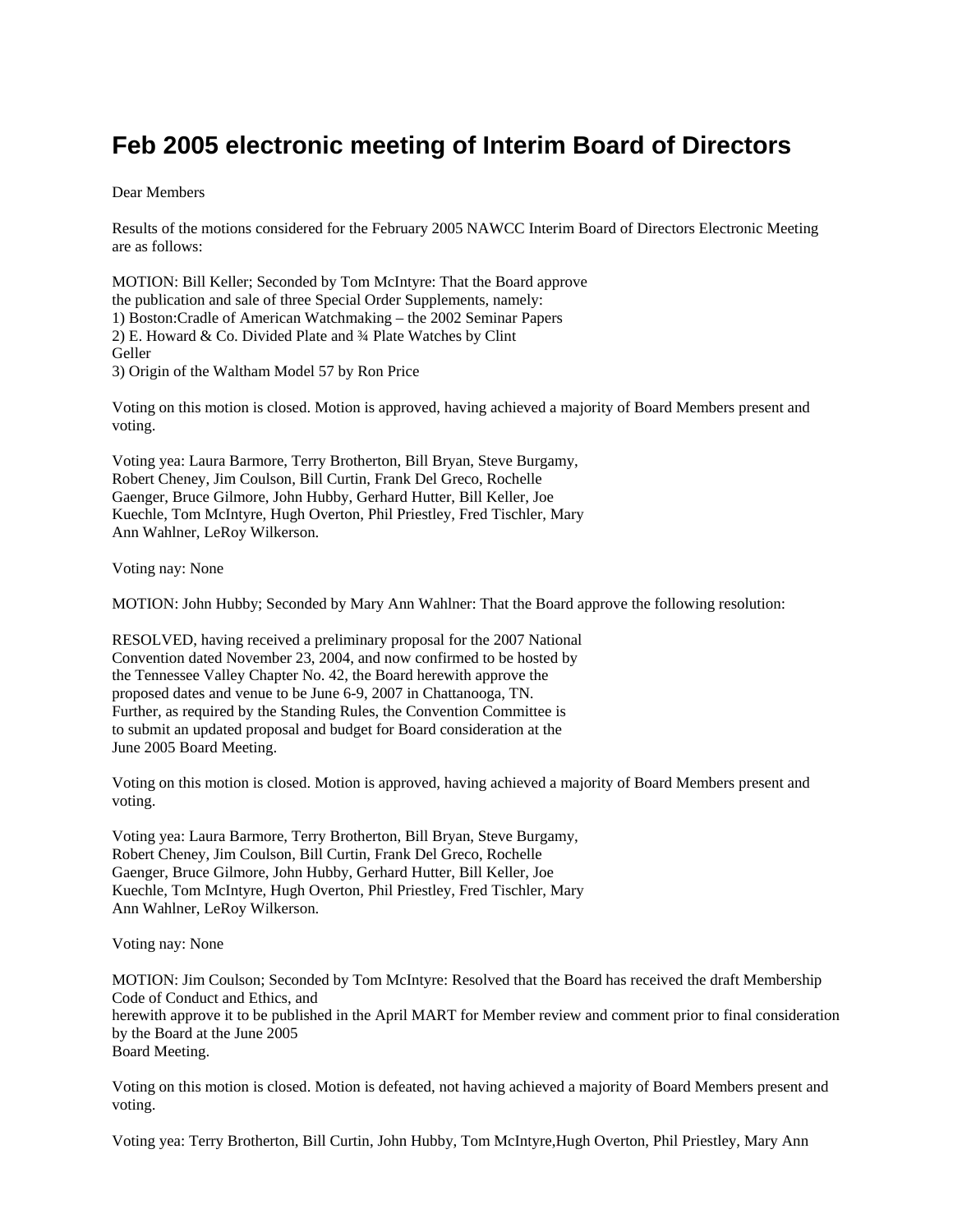Wahlner.

Voting nay: Laura Barmore, Bill Bryan, Steve Burgamy, Robert Cheney, Jim Coulson, Frank Del Greco, Rochelle Gaenger, Bruce Gilmore, Gerhard Hutter, Bill Keller, Joe Kuechle, Fred Tischler, LeRoy Wilkerson.

MOTION: Tom McIntyre; Seconded by John Hubby: That the NAWCC contribution to the Retirement Plan for Fiscal Year 2006 be 6% of the annual salary of each qualified employee.

Voting on this motion is closed. Motion is approved, having achieved a majority of Board Members present and voting.

Voting yea: Laura Barmore, Terry Brotherton, Bill Bryan, Steve Burgamy, Robert Cheney, Jim Coulson, Bill Curtin, Frank Del Greco, Rochelle Gaenger, Bruce Gilmore, John Hubby, Gerhard Hutter, Bill Keller, Joe Kuechle, Tom McIntyre, Hugh Overton, Phil Priestley, Fred Tischler, Mary Ann Wahlner, LeRoy Wilkerson.

## Voting nay: None

MOTION: Tom McIntyre: Seconded by John Hubby: That the NAWCC Retirement Plan be adopted, as presented by Janney Montgomery Scott, with employees previously qualified under the 500 hours of service qualification grandfathered into the plan, and with future employees eligible under the 1,000 hours of service qualification.

Voting on this motion is closed. Motion is approved, having achieved a majority of Board Members present and voting.

Voting yea: Laura Barmore, Terry Brotherton, Bill Bryan, Steve Burgamy, Robert Cheney, Jim Coulson, Bill Curtin, Frank Del Greco, Rochelle Gaenger, Bruce Gilmore, John Hubby, Gerhard Hutter, Bill Keller, Joe Kuechle, Tom McIntyre, Hugh Overton, Phil Priestley, Fred Tischler, LeRoy Wilkerson.

Voting nay: Mary Ann Wahlner.

MOTION: John Hubby; Seconded by Hugh Overton: That the Standing Rule regarding National Convention Contracts, Article VIII Section 5 (a), be amended as follows to incorporate legal review by NAWCC Counsel prior to approval and execution:

## PRESENT LANGUAGE:

(a) National Convention Contracts

Effective with the 2007 and all subsequent National Conventions all contracts with convention facilities and hotels shall be in the name of the National Association of Watch and Clock Collectors, Inc. and be signed by an authorized NAWCC officer, the NAWCC Convention Committee Chair, the Convention Chair, and an officer of the host chapter. Further that execution of subsidiary contracts is delegated to the Convention Chair and/or his delegate(s).

PROPOSED AMENDED LANGUAGE:

(a) National Convention Contracts (Amended Feb. 28, 2005) Effective with the 2007 and all subsequent National Conventions all contracts with convention facilities and hotels shall be in the name of the National Association of Watch and Clock Collectors, Inc. After review and release by NAWCC Counsel, said contracts shall be signed by the Board Chair or his designate, the NAWCC Convention Committee Chair, the Convention Chair, and an officer of the host chapter. Further, that execution of subsidiary contracts is delegated to the Convention Chair